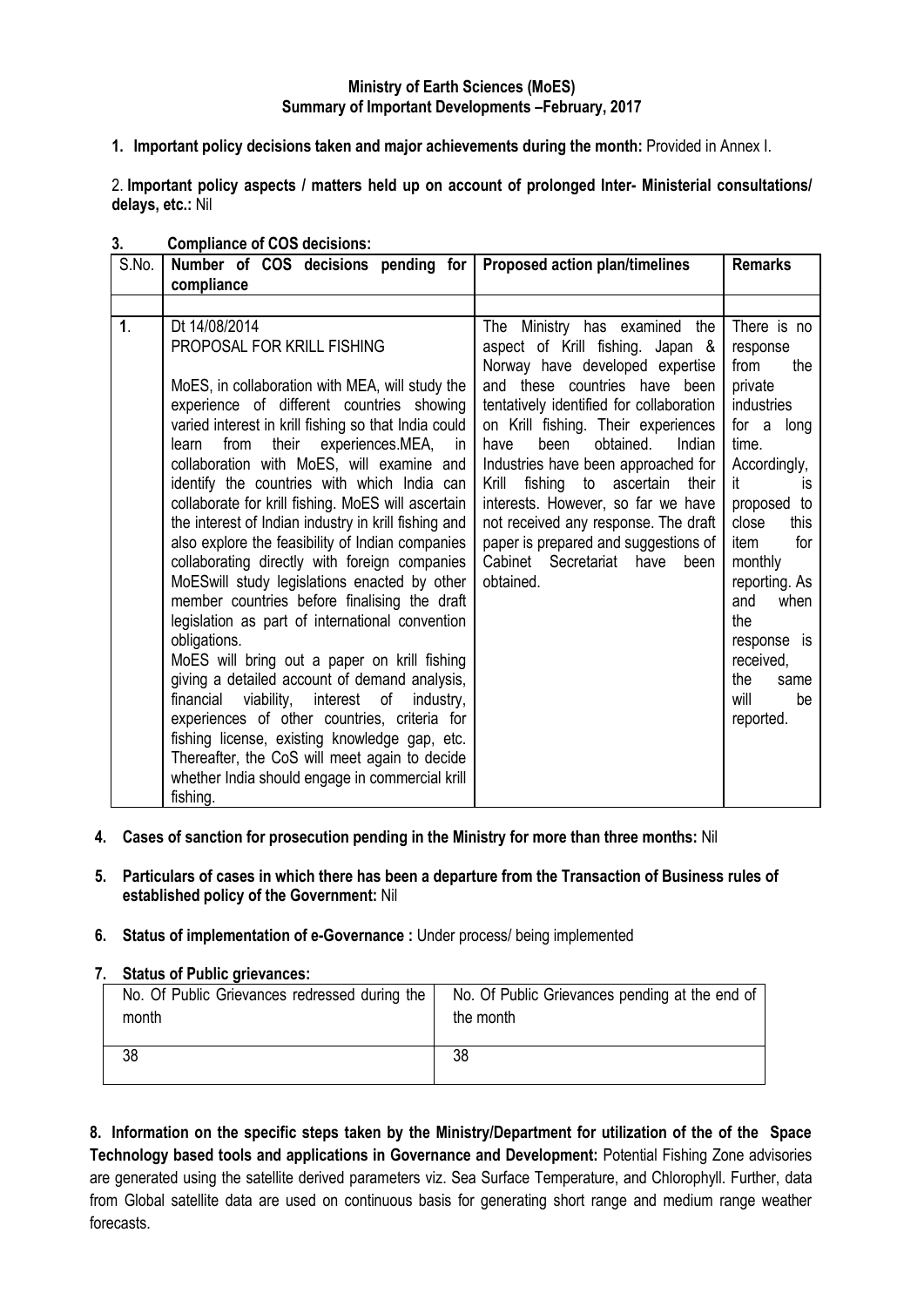## **Annex-I**

### **Important policy decision taken and major achievements:**

A new cutting-edge Cosmic-ray Soil Moisture Observation System (COSMOS) was launched. A network of fieldscale soil moisture monitoring stations is being developed across India (COSMOS-India) under the NERC-MoES program using cosmic-ray soil moisture sensors (CRS). The IITM CRS is the latest addition to the COSMOS-India network. Other COSMOS-India network sites are located in southern Karnataka (3 sites), Dharwad (1 site) and Kanpur (1 site). Additional sites will be added to the network over the coming months.

A Ship-building contract for design/delivery of 2 Coastal Research Vessel has been signed on 17 Feb 17 with M/S Titagarh, Kolkata.

The ongoing (experimental) real time Short Range Deterministic Forecasting system based on GFS T1534 has been established in IITM and 8 days forecast based on daily 0000 UTC initial condition provided by National Centre for Medium Range Weather Forecasting (NCMRWF) has been disseminated to IMD by 15:00hrs. High resolution Global Forecast System (GFS) model at T1534 (Global horizontal resolution~12 km) has been run on real time daily (experimental basis) to generate deterministic forecast for 8 days and is made available at [http://srf.tropmet.res.in/srf/files/archive\\_hires.php](http://srf.tropmet.res.in/srf/files/archive_hires.php) . The T1534 GFS forecast is found to capture the location and intensity of extreme rains and also the cyclogenesis with reasonably advance lead time.

Temperature Forecast Outlook for 2017 Hot Weather Season (March – May) suggests that above normal temperatures upto 1.0 ºC are likely to prevail over all meteorological subdivisions of the country except Northwest India where temperatures are likely to be more than 1.0 ºC above normal.

### **Minimum Government, Maximum Governance:**

Agromet Advisories are being communicated to 243 lakh farmers of the country through mobile SMS.

A Mobile App has been developed by IMD & Kerala IT Mission jointly for dissemination weather services viz., daily weather forecast warnings and district wise Agromet. advisories for public and farmers of Kerala.

Adverse weather SMS warning are being sent through mobiles to State Govt. officials / Disaster related officials /Central Govt. Organization/Common men.

Daily forecast along with warning and city forecast for many cities are disseminated through email to all users including state authorities, electronic and print media.

| Observation Type                         | Target | Commissioned up to<br>February,<br>2017 | Data reporting |
|------------------------------------------|--------|-----------------------------------------|----------------|
| Station<br>Weather<br>Automatic<br>(AWS) | 675    | 682                                     | 364            |
| Automatic Rain Gauge(ARG)                | 1350   | 1350                                    | 563            |
| <b>GPS Sonde</b>                         | 10     | 43                                      | 43             |
| Weather<br>Doppler                       | 23     | 20                                      | 18             |
| Radar(DWR)                               |        |                                         |                |
| Ozone                                    | 17     | 15                                      | 5              |
| <b>Black</b><br>Monitoring<br>Carbon     | 16     | 16                                      | 16             |
| Systems (Aethalometer)                   |        |                                         |                |
| Other Rain Gauges excluding              |        |                                         | 2373           |
| ARG and AWS @                            |        |                                         |                |
| Aviation                                 |        | 73                                      | 73             |

### *Atmospheric Observation Systems Network*

@ Data received from various agencies viz. Air Force, Railways, Central Water Commission, State Agriculture, State Irrigation and India Meteorological Department (IMD)

12 Indian Navy ships were recruited in Indian Voluntary Observing Fleet.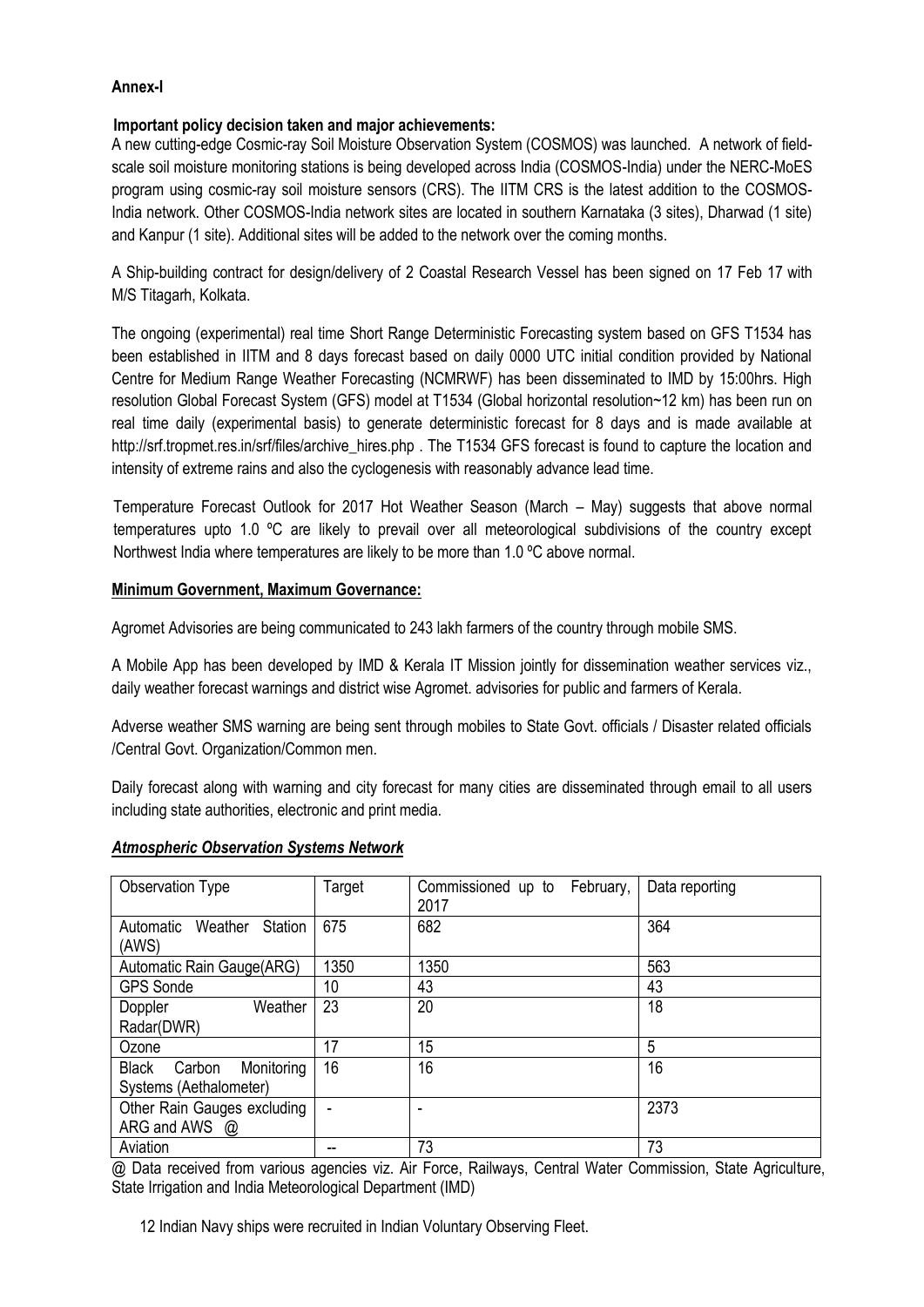# **Atmospheric Processes, Modeling and Services**

# **Monthly Weather Summary (February, 2017)**

- **i.** Seven (7) western disturbances approached western Himalayan region during the month. Out of seven, three caused fairly widespread to widespread rainfall/snowfall over Jammu & Kashmir & Himachal Pradesh and light to moderate rainfall over Uttarakhand; scattered to fairly wide spread rainfall over plains of northwest India on 5th and 6th February. Isolated heavy falls also observed over Jammu & Kashmir on 5th and 6th February Rest four western disturbances caused isolated to fairly widespread rainfall over western Himalayan region during the month.
- **ii.** Isolated to scattered rainfall activity occurred over east & adjoining central India on one or two days, and over northeast India on few days with isolated heavy falls on one or two days during February,
- **iii.** Dense/ very dense fog observed at a few places over northern plains and northeast India during some days during first half of February.
- **iv.** Maximum/minimum temperatures were observed above normal by about 4-6 °C over most parts of northwest, west & adjoining central India during 16-22 February and become near normal thereafter. The temperatures again rose mainly over western parts of the country leading to heat wave conditions over Konkan on 25 & 26 and over Saurashtra coast on 26 February due to advection of dry air from Saudi Arabia.

| S. No. | Region                    | Thunderstorm<br>days | Maximum TS<br>Activity | Hail/squall                                                               |
|--------|---------------------------|----------------------|------------------------|---------------------------------------------------------------------------|
| 1.     | South Peninsular<br>India | 0                    |                        | Thundersquall: Nil<br>Hailstorm: Nil                                      |
| 2.     | Northwest India           | 06                   | 5th February           | Thundersquall: Nil<br>Hailstorm:04-Shimla(1),<br>Sundernagar(2), Tehri(1) |
| 3.     | Northeast India           | 03                   | 22nd February          | Thundersquall: Nil<br>Hailstorm: 01-Cherrapunjee                          |
| 4.     | East India                | 0                    |                        | Thundersquall: Nil<br>Hailstorm: Nil                                      |
| 5.     | West India                | 0                    |                        | Thundersquall: Nil<br>Hailstorm: Nil                                      |
| 6.     | Central India             | 02                   | 11th February          | Thundersquall: Nil<br>Hailstorm: Nil                                      |

**v.** Thundersquall & Hailstorm activity during the month :

# **Rainfall in February, 2017**

Rainfall during the month of February, 2017 was large excess in 1, excess in 1, normal in 2, deficient/large deficient in 20 and no rain in 13 of 36 meteorological sub- divisions. The rainfall for the country as a whole for the month has been recorded as 12.4 mm (-41%) against the normal rainfall for the month as 22.2 mm.

# **Atmospheric Research**

National Centre for Medium Range Weather Forecasting(NCMRWF) under Ministry of Earth Sciences has started generating snow forecasts from NCUM global model for Himalayan region. These have been shared with Snow Avalanche Study Establishment (SASE) in real-time basis from 1<sup>st</sup> Feb 2017. SASE will evaluate the forecasts of snow and provide feedback for this season to help NCMRWF make this product operational. It is planned that from next winter season (2017-18) ensemble snow products will also be shared with SASE.

| Seismological Observational Network |                     |                     |                                 |  |  |  |  |
|-------------------------------------|---------------------|---------------------|---------------------------------|--|--|--|--|
| Observation                         | Target for XII Plan | Commissioned so far | Data reporting during the month |  |  |  |  |
| Type                                |                     |                     |                                 |  |  |  |  |
|                                     |                     |                     |                                 |  |  |  |  |
| Seismic stations                    | 130                 | 99                  | 59                              |  |  |  |  |
| <b>GPS</b> stations                 | 40                  | 28                  | 22                              |  |  |  |  |

# **Geoscience Research**

# **Seismological Observational Network**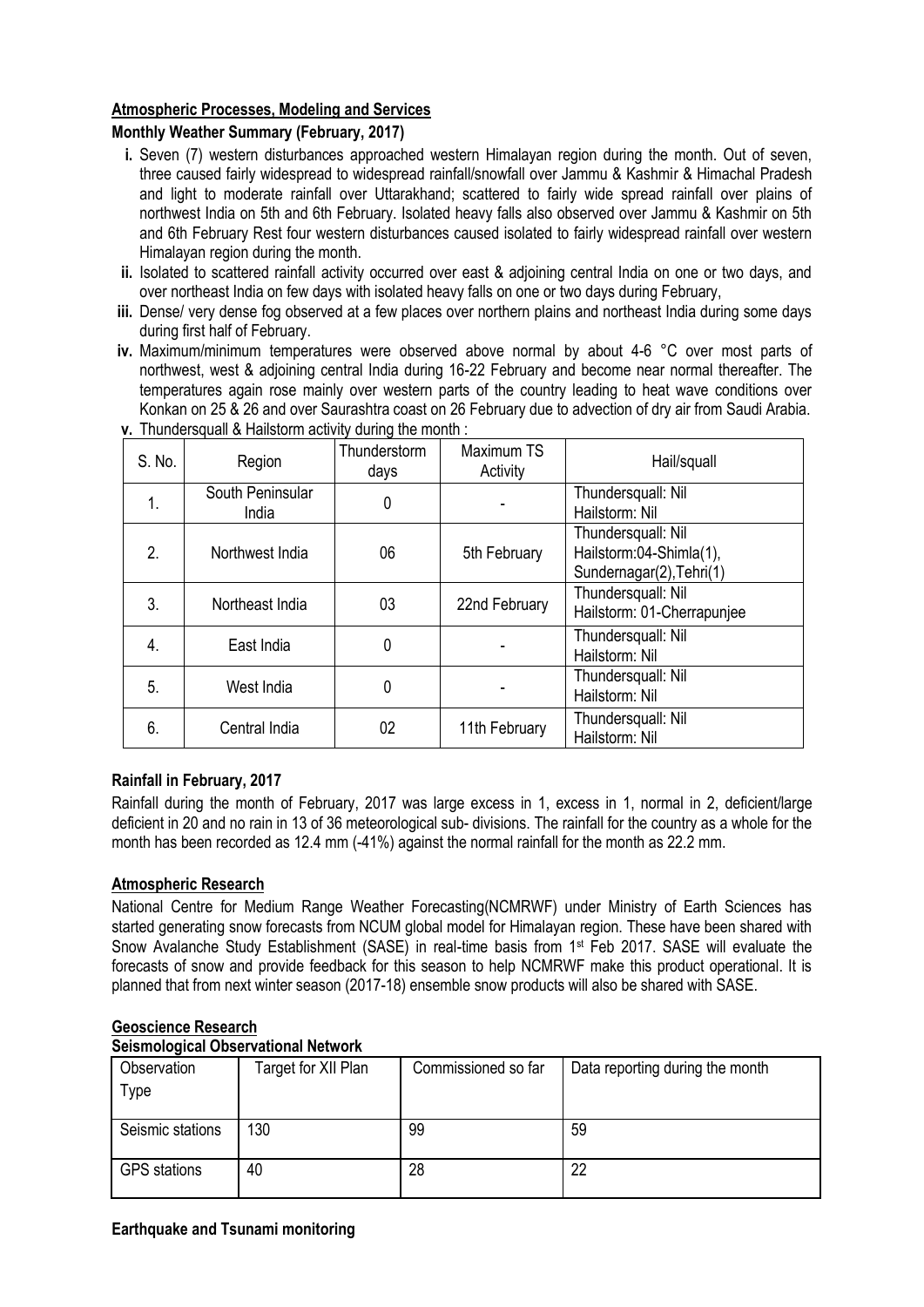Earthquake: 22 earthquakes were monitored in the Indian region out of which 5 events were greater than magnitude (M) of 5.0.

A significant earthquake of magnitude 5.8 at Latitude 30.6° N & Longitude 70.1° E occurred on 06-02-2017 at 22:33:08 hrs IST with epicenter in the Rudraprayag (Uttarakhand) district. The epicentral parameters were disseminated through SMS, FAX & E-mail and also posted on IMD website. The event was widely felt in the states of Uttarakhand, Uttar Pradesh, NCR Delhi, Haryana, Punjab, Himachal Pradesh and Jammu & Kashmir.

Tsunami**:** 5 major seabed earthquakes(M> 6) with a potential to generate tsunami were monitored. This information was provided within 12 minutes of occurrence in respect of 4 events, and between 12 to 15 minutes of occurrence in respect of one event.

| Type of Platform                               | Target | Commissioned<br>February,<br>till<br>2017 | Data received during<br>February, 2017 |
|------------------------------------------------|--------|-------------------------------------------|----------------------------------------|
| Argo Floats <sup>^</sup>                       | 200    | 288                                       | 137                                    |
| Drifters*                                      | 150    | 103                                       | 10                                     |
| Moored Buoys                                   | 16     | 19                                        | 14                                     |
| <b>Tide Gauges</b>                             | 36     | 33                                        | 33                                     |
| High Frequency(HF) Radars                      | 10     | 10                                        |                                        |
| <b>Current Meter Array</b>                     | 10     | 11                                        | 2                                      |
| <b>Acoustic Doppler Current Profiler(ADCP)</b> | 20     | 21                                        | 18                                     |
| Tsunami Buoys                                  |        | 9                                         | 6                                      |
| Wave Rider Buoy                                | 16     | 15                                        | 15                                     |

## **Ocean Observation System**

\*The remaining floats/drifters have completed their life time and as such no data can be received from them.

### **Ocean Science Services**

| No             | Types of forecasts                                         | No. of advisories issued |
|----------------|------------------------------------------------------------|--------------------------|
|                |                                                            | during the month         |
|                | Integrated Potential Fishing Zone (PFZ) advisories (Sea 28 |                          |
|                | Surface Temperature(SST), Chlorophyll., wind)              |                          |
| 2              | <b>Tuna Fishing Advisories</b>                             | 28                       |
| $\overline{2}$ | Ocean State Forecast(OSF)-Wave, Wind, Currents, SST, 28    |                          |
|                | MLD and D20 forecasts                                      |                          |
| 3.             | Near Real time global ocean analysis (5-day averaged)      | 6                        |
| 4.             | Real time global ocean analysis (daily)                    | 28                       |
| 5.             | <b>Coral Bleaching Alert System</b>                        | 9                        |

Upon occurrence of oil spill off Ennore port, due to the collision of vessels MAPLE & DAWN on 28.01.2017 at 04.00 hrs, trajectory predictions indicating the movement of oil spill off the Ennore (Chennai) were disseminated as Bulletins to Indian Coast Guard. Four Bulletins were issued from 28.01.2017 to 08.02.2017.

### **Marine Living Resources**

A new species of deep sea angler fish belonging to the genus *Chaunax,* 196mm has been collected from the southwest coast of India, 8.28° N, 76.20°E at a depth of 1050-1100 m. New species belong to *C. fimbriatus*species group which is characterized by having filaments on the dorsal head, lack of flap-like cirri laterally on the body associated with the lateral line; flat, broad oval shaped illicial trough with cirri present along the margin of the illicial trough; relatively long tail (35.2% SL); 3-4 neuromasts in upper preopercular series, 14-15 in pectoral series; 11 rakers on second and third gill arches.

# **Capacity Building and Outreach**

Dr. S.S.C. Shenoi, Director, Indian National Centre for Ocean Information Services, an autonomous Institute under the MoES was appointed as the Chair of Executive Council of Union Commission on Data and Information (UCDI) for a period of 3 years.

An International Workshop on Representation of Physical Processes in Weather and Climate Models (INTROSPECT 2017) was organized at IITM during 13-16 February 2017. The workshop emphasized the debate